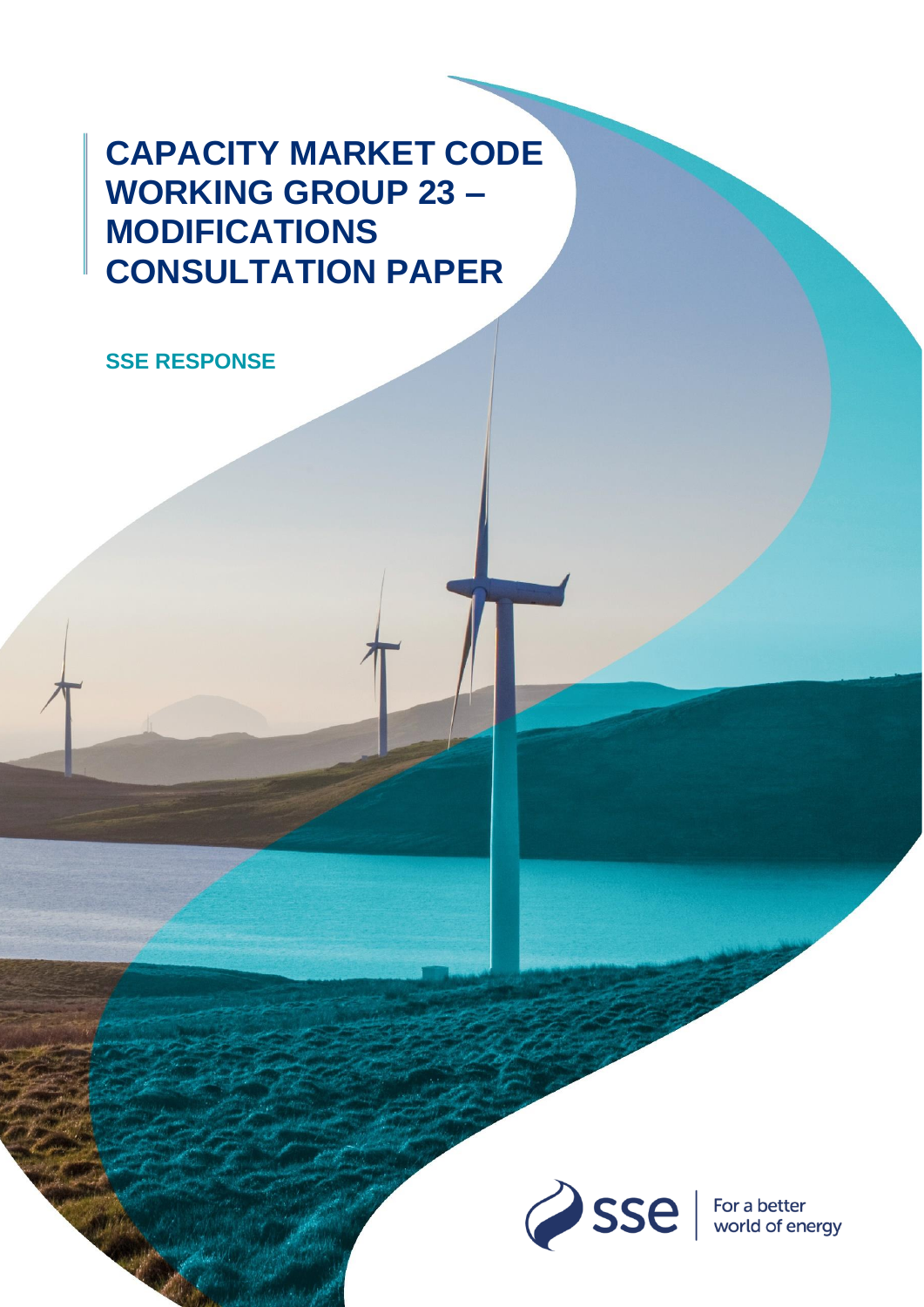

## **INTRODUCTION**

SSE welcomes the opportunity to respond to the Capacity Market Code Working Group 23 Modifications Consultation Paper issued by the SEM Committee (SEMC) on 11 March 2022.

For the avoidance of doubt, this is a non-confidential response.

## **WHO WE ARE**

At SSE we're proud to make a difference. From small beginnings we've grown to become one of Ireland's largest energy providers, supplying green electricity and natural gas to over 700,000 homes and businesses on the island. We are driven by our purpose: to provide energy needed today while building a better world of energy for tomorrow.

Since entering the Irish energy market in 2008 we have invested significantly to grow our business here, with a total economic contribution of €3.8bn to Ireland's economy over the past five years.  We own and operate 890MW of onshore wind capacity across the island (including Northern Ireland's largest, Slieve Kirk Wind Park), offsetting over 700,000 tonnes in carbon emissions annually. Our portfolio includes Ireland's largest onshore wind farm, the 174MW Galway Wind Park, which was jointly developed with Coillte. We also own and operate the Great Island Power Station, Ireland's newest gas station and a strategic asset for Ireland's security of electricity supply.

As a leading developer of offshore wind energy in Great Britain, we believe offshore wind has the potential to transform Ireland's response to climate change. SSE is currently progressing the development of a consented offshore windfarm off the coast of Co. Wicklow - Arklow Bank Wind Park Phase 2. We also have plans to progress projects at Braymore Point and in the Celtic Sea.

[SSE are proud to have been a Principal Partner for COP26 –](https://www.futurenetzero.com/sse-business-energy/) the 26th United Nations Climate Change [Conference of the Parties –](https://www.futurenetzero.com/sse-business-energy/) where world leaders sought a more ambitious climate change agreement. We look forward to continuing to work with the UK government and other stakeholders to support the delivery of a successful and impactful COP.

## **SSE RESPONSE**

We welcome the proposal made by Bord na Móna (BnM) to allow participants to combine multiple interdependent generating units, located on the same site and above the De Minimis Threshold, as a single Capacity Market Unit. SSE also welcomes the proposals from Energia for a reciprocal delay to the capacity auction timelines in the case of a delay/failure of the publication of a Final Auction Information Pack (FAIP) or of the Qualification Results.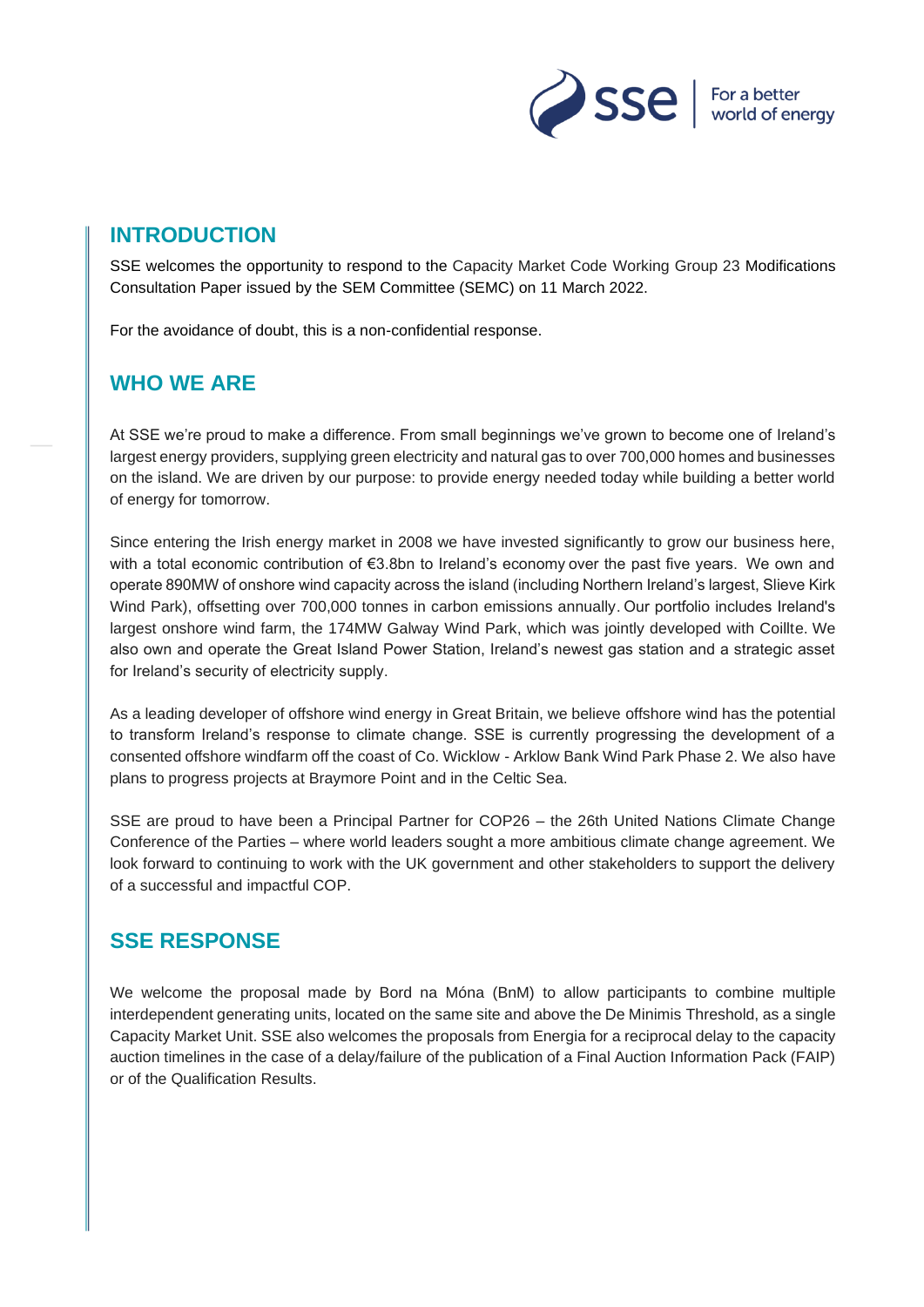

As Capacity Market participants, it is a priority for us to ensure that the CMC enables arrangements to secure generation adequacy and capacity to meet the demands of consumers efficiently. Broadly, we are in favour of all three modifications due to the positive impact they could have on Capacity Market auctions. SSE is also of the view that these proposals have the potential to enhance competition, transparency and encouraging of new capacity that can provide flexibility at a time of risks to security of supply and fuel security.

#### CMC\_01\_22: NEW INTERDEPENDENT COMBINED UNITS

We understand that BnM propose that participants combine multiple interdependent generating units as a single Capacity Market Unit. This would have the benefit of allowing multiple units on the same site to qualify together on the basis of shared infrastructure. In our view the benefits of this proposal are in providing an opportunity to manage risks of disorderly exit appropriately, as well as aligning to future scenarios of co-located, hybrid, flexible generators providing much needed system support as wind penetration increases. Both of these are significant problems that the Regulatory Authorities (RAs) are currently seeking to solve, and this modification would likely support this work directly.

We note that currently, if two interdependent units apply separately but only one is successful, then the one successful unit may not recover the total new infrastructure investment costs, which could prevent these interdependent units from being commercially viable. If each generator unit must bid separately, then the participant is subject to significant price risk if economies of scale were to be reflected in their bids i.e., with lower bids (which reflect only the unit share of the infrastructure cost), as they cannot then guarantee that all 'units' will clear the Capacity Auction. Participants would therefore be strongly incentivised not to pass through the benefits of economies of scale, associated with common infrastructure/operation, in their higher, and less market efficient, Capacity Auction bids. This can result in reduced competition, and potentially higher costs to the consumer.

It is important to note that our reading of this modification could result in the opportunity for co-located flexible and hybrid units to compete in the Capacity Market, as mentioned above. We would urge the SEMC to be mindful of some of the current issues that are facing the deployment of co-located and hybrid units, in particular that co-located technologies cannot dynamically share Maximum Energy Capacity (MEC) in the I-SEM. Given the challenge to support increased wind penetration and the needs for system services to provide innovative and flexible system solutions, any proposal that will encourage entry of co-located flexible and hybrid sites to the market, can only be welcomed.

We would consider that the only method by which such units could be encouraged to market, as discussed through responses to the System Services Future Arrangements, is where both Capacity Market and system services revenues are possible for these generators (as is the case for existing units on the system). Allowing for co-located and interdependent units at the same site, could encourage this type of investment.

We note that the RAs are of the view that 'it could be problematic, when seeking board approval...when a participant has a complicated investment proposition that is sharing substantial infrastructure and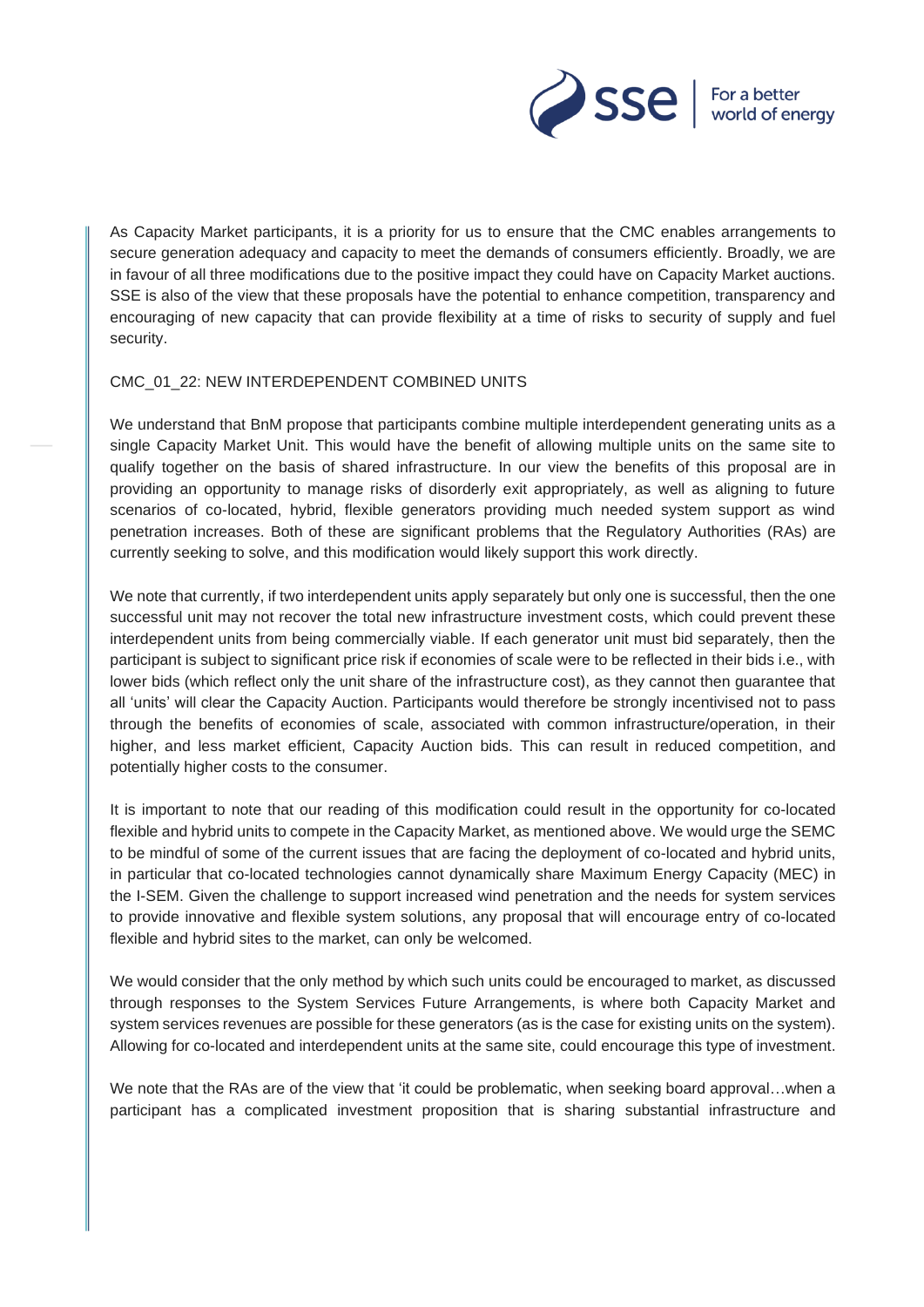

connection.' However, we would argue that every commercial business has its own method of approval for investment decisions, complicated or otherwise. We do not see internal commercial processes as being a valid reason for reluctance to approve such a modification. We would also like to think that participants should be provided with the opportunity to adapt to such issues as part of their commercial processes, as they have adapted when this new Capacity Mechanism when it was established in 2017, or when the new trading arrangements were implemented. We do not see this as a concern large enough to deter from BnM's proposal.

The System Operators (SOs) expressed concerns regarding applicability of this proposal, for example, where they receive two applications that relate to a shared new infrastructure, in the instance where one is eligible to participate in the capacity market and another is not. We agree with BnM that it is reasonable for the SOs to request a set of criteria to allow for the determination as to whether the requirements have been met in a given application. The criteria that BnM have already offered can form a draft from which the final conditions can be built upon.

We understand and agree with the SOs that a clear definition of 'shared infrastructure' is warranted, which can remove ambiguity, address concerns of market power (which presumably relate to bundling of units in more flexible ways), and mitigate any potential consequences. Therefore, we would support that this modification is revisited at a future CMC workshop, where the definition can be discussed and form part of a "version 2" proposal.

At a minimum, shared infrastructure should consider the context of facilitating hybrid, co-located and flexible generation to participate in the Capacity Market and removing any current barriers to their participation. We also would view that a suitable definition can allow for existing units to participate along this basis as well, otherwise, we would be approving a modification that may create undue discrimination of existing units. Existing units should also have a root to repowering, which could contribute to meeting climate change ambitions. This modification in principle could support this ambition as well.

We understand the justification behind the RAs suggestion to increase the De Minimis Threshold for aggregation, as in the RAs view, this could provide the flexibility that the proposal is aiming for, in an assumed easier fashion. However, we note that adjustment of the De Minimis Threshold has been discounted in the past under other modification proposals, given that this threshold has been set at a specific level, with good reason. We see no justifiable reason for this change, when the proposal provided by BnM provides a suitable basis for a CMC change.

We note the brief comment relating to the difficulties of applying this proposal to existing units. As mentioned above, we do not see any inherent reason why existing units should not be allowed this opportunity so long as the modification is adequately specific and defined. In addition to the reasons previously set out, it is important to note that there has been a situation (2017/18) where commercial viability has been at risk due to the requirement for individual unit qualification despite being co-located at the same site. This had a farreaching market impact in the implementation of bidding principles amongst other areas, which may have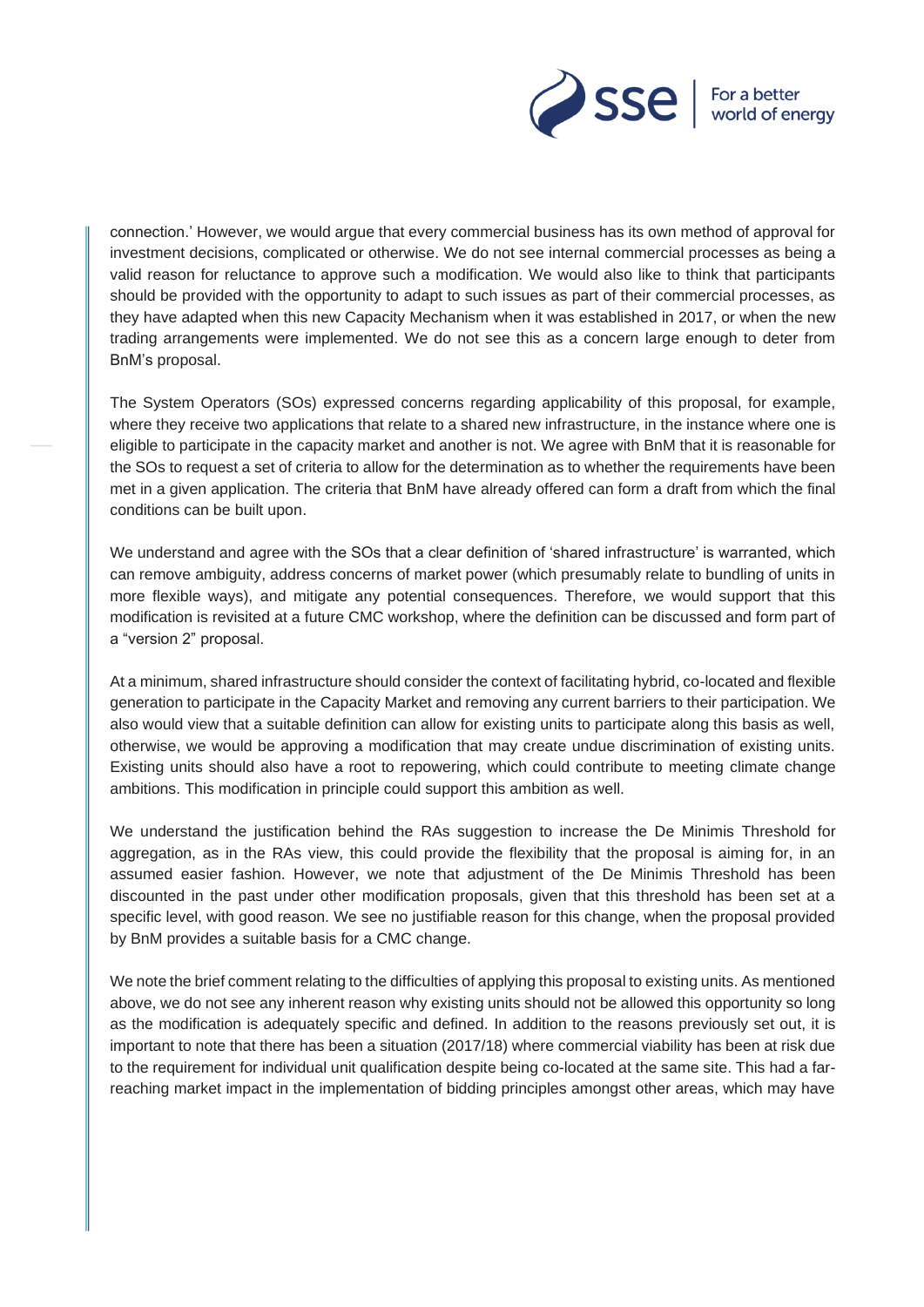

otherwise been reasonably avoided with a sensible and defined approach to qualification of interdependent units co located on the same site.

We have also seen, as per the recent CRU decision [CRU/22/11,](https://www.cru.ie/wp-content/uploads/2022/02/CRU202211-CRU-Generator-Financial-Reporting-Decision-Paper.pdf) the risk of disorderly exit leading to disproportionate generator reporting requirements. This arose from the CRM disallowing the combining of interdependent units. It is our view that this modification addresses these issues directly using the capacity market as the appropriate mechanism.

We recognise Energia's and other participants' comments regarding how this proposal could not be utilised as part of the qualification process since the process has now closed for forthcoming auctions. Despite the significant body of work required to explore this proposal to allow for implementation for the next T-4 Capacity Auction we support BnM's position that it would be beneficial to press ahead with the proposal in order to have it implemented for future auctions. If significant time passes and it becomes clear that this proposal cannot be implemented to an adequate standard in time for the next T-4 auction, then the process can be re-assessed and be given additional time to complete.

In summary, we support CMC 01 22, but welcome an updated version with specific definition of 'shared infrastructure' to ensure specificity. We would also be happy to discuss an enhanced version that extends to existing units as it could mitigate the concerns raised in the CRU paper mentioned above relating to disorderly exit.

#### CMC\_02\_22: TIMELY PUBLICATION OF FAIP

Our understanding of this proposal from Energia is that if a Capacity Auction's Final Auction Information Pack (FAIP) is delayed, then the Capacity Auction should be delayed by an equivalent time period. We consider they have produced a robust argument for this proposal which we support. This is due to the FAIP holding key information for auction participants to formulate commercial bidding strategies, and delays mean insufficient time for analysis.

We appreciate that having several processes running in parallel can cause systematic delays to the publication of documents, as raised by the SOs. However, it is not acceptable that market participants are detrimentally impacted as a result of insufficient resources for SEMO. A process should be sufficiently and robustly developed with mitigations such as what is being proposed, so that all parties still receive the same length of expected time for analysis, preparation etc. Where the FAIP has been delayed in the past, there has been no commensurate time given to participants for preparation. Instead, our timescales are compressed. This change is being proposed after several delays experienced in subsequent auctions, including the delay of publication of key data including the FAIP. We support the conclusion that implementation of this proposal, coupled with CMC\_03\_22 would bring greater accountability and transparency to the CRM.

We note ESB's suggestion of potentially expanding timeframes associated with auction processes, possibly by starting the processes earlier. If this were considered as an alternative, we could be supportive of this.